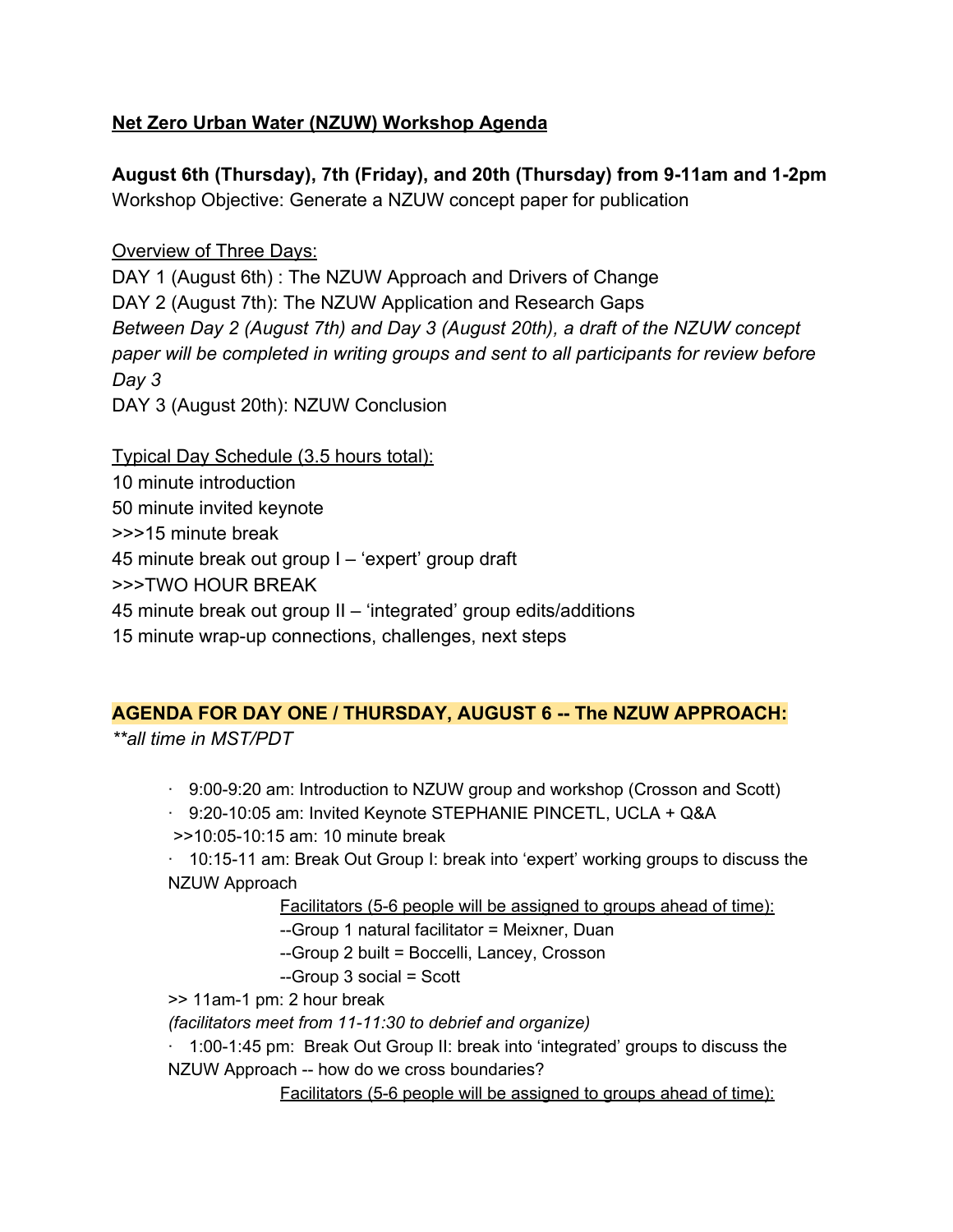--Group A- Meixner, Lansey

--Group B- Boccelli, Crosson

--Group C - Scott, Duan

 $\cdot$  1:45-2:00 pm: 15 wrap-up connections, challenges, and next steps

### **AGENDA FOR DAY TWO / FRIDAY, AUGUST 7 -- The NZUW APPLICATION:**

*\*\*all time in MST/PDT*

· 9:00-9:10 am: Welcome and keynote introduction (Duan and Meixner)

· 9:10-10:00 am: Invited Keynote IAN FLYOD, ERDC + Q&A

>>10:00-10:15 am: 15 minute break

· 10:15-11 am: Break Out Group I: break into 'expert' working groups to discuss the NZUW Applications

Facilitators (5-6 people will be assigned to groups ahead of time):

--Group 1 urban/city facilitator = Duan, Chris, Kevin

--Group 2 landscape/district = Crosson, Meixner

--Group 3 building = Boccelli, Achilli

>> 11am-1 pm: 2 hour break

*(facilitators meet from 11-11:30 to debrief and organize)*

· 1:00-1:45 pm: Break Out Group II: break into 'integrated' groups to discuss the NZUW Applications -- how do we cross boundaries?

Facilitators (5-6 people will be assigned to groups ahead of time):

--Group A- Duan, Achilli

--Group B- Crosson, Scott, Lansey

--Group C - Boccelli, Meixner

 $\cdot$  1:45-2:00 pm: 15 wrap-up connections, challenges, and next steps

#### **AGENDA FOR DAY THREE / THURSDAY, AUGUST 20 -- CONCLUSIONS:**

*\*\*all time in MST/PDT*

 $\cdot$  9:00-9:10 am: Welcome and keynote introduction (Boccelli and Lancey)

· 9:10-10:00 am: Invited Keynote GLENN DAIGGER, University of Michigan + Q&A >>10:00-10:15 am: 15 minute break

· 10:15-11 am: Break Out Group I: break into Day One 'expert' working groups to discuss paper draft sections

Facilitators (5-6 people will be assigned to groups ahead of time):

--Group 1 natural facilitator = Meixner, Duan

--Group 2 built = Boccelli, Lansey, Crosson

--Group 3 social = Scott

>> 11am-1 pm: 2 hour break --